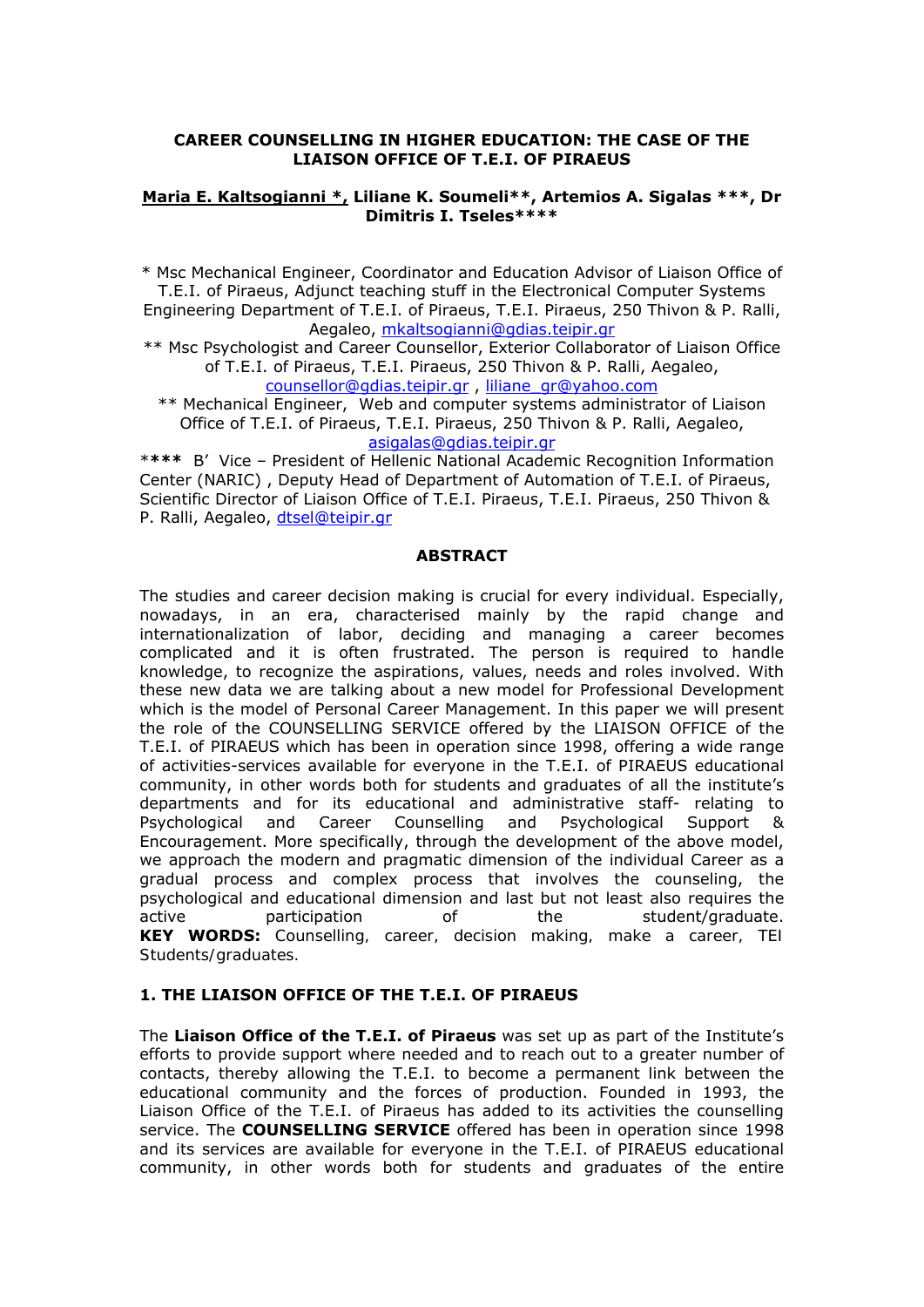institute's departments- from every Greek technological institute/university as well- and for its educational and administrative staff. The office offers a wide range of activities relating to Psychological and Career Counselling and Psychological Support & Encouragement.

# **2. CAREER COUNSELLING**

Students' counselling is part of a broad sector of applied phychology, which has been developed in the frames of career counselling as well as of guidance and support of the students/graduates during their effort to pursue a career according to their dexterities and abilities, or their effort to resolve psychological problems associating with the academic and professional life. (Kantas A., 1998)

The studies and career decision making is crucial for every individual. Especially, nowadays, in an era, characterised mainly by the rapid change and internationalization of labor, deciding and managing a career becomes complicated and it is often frustrated. The person is required to handle knowledge, to recognize the aspirations, values, needs and roles involved. With these new data we are talking about a new model for Professional Development which is the model of Personal Career Management. As far this model is concerned, the individual is required to have the possibility to reconsider the relation between the acquired education, the job and the personal dexterities/abilities, to be prepared through a lifelong learning process to be redirected successfully along with the rapid changes of labor.

Consequently, the Professional Choice is not a unique final decision but it is the result of a whole series of progressive decisions, a process by which a person finds every time what is important in life and what are his/her main priorities.

Through the development of the above model, we approach the modern and pragmatic dimension of the individual Career as a gradual and complex process that involves the counseling, the psychological and educational dimension and last but not least also requires the active participation of the student/graduate. The model of Personal Career Management is approached as a gradual and complex process that involves the counseling, the psychological and educational dimension and last but not least also requires the active participation of the student/graduate. The student has already made an initial educational choice. After that he has to make a professional choice which can either be further education professional training/seminars, master degree, PhD etc.

At this stage the individual realises more consciously his gradual transition in the market. Last but not least, the third stage is the application/adjustment in the workplace. He becomes active in workplaces that reflect the qualitative characteristics of his personality. (Soumeli L., 2006)

In order to fulfill the above aims of the three stages the student/graduate should have abilities such as the following:

- Self knowledge
- Ability for opportunity pursuit
- Action planning
- Interests, personality and action combination
- Negotiation ability
- Acceptance and confrontation of social/economical uncertainty (NOTHING IS PERMANENT)
- Flexibility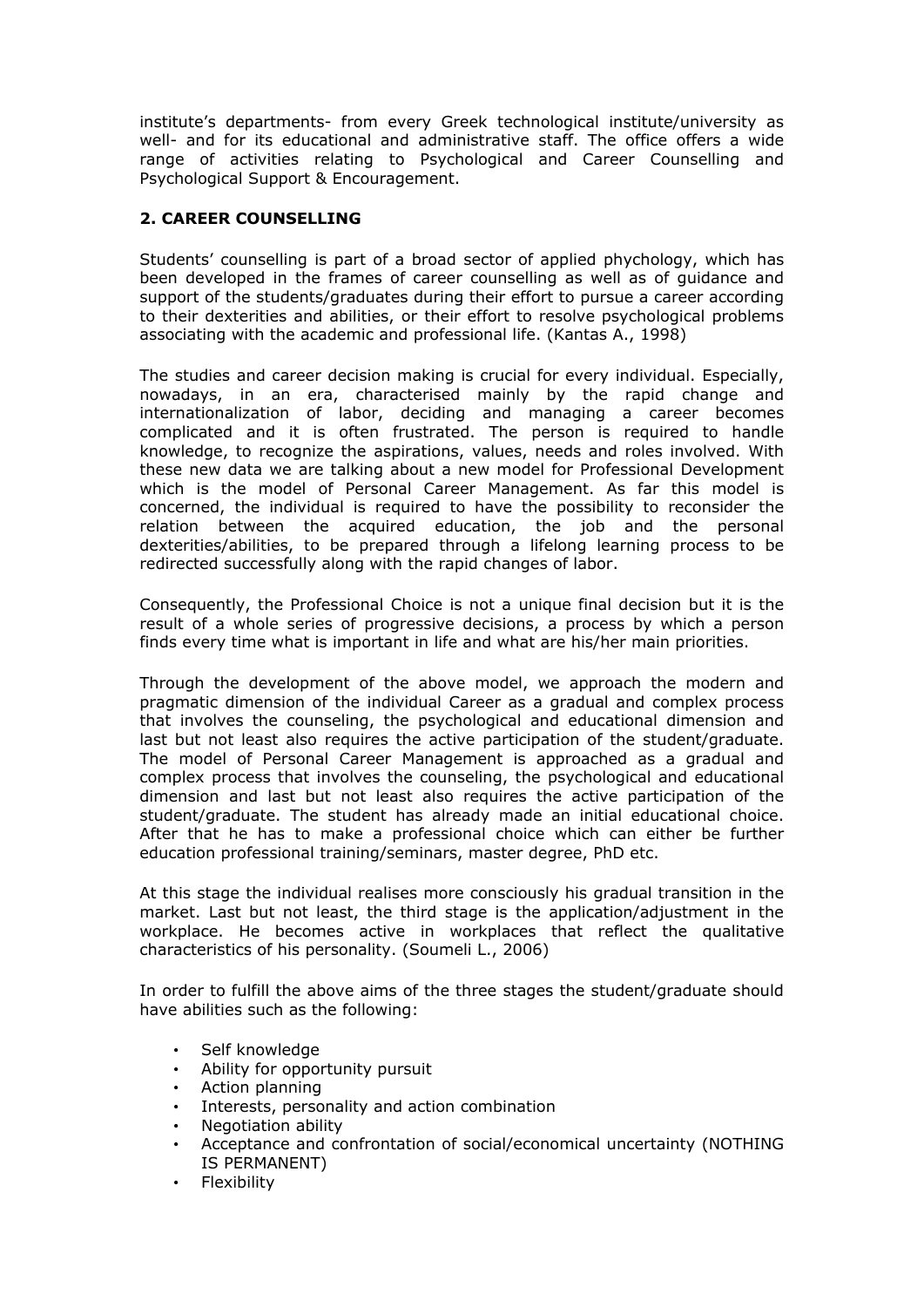- Developmental view of life, education and action
- Political awareness (Krivas S., 1998)

In the Liaison Office of T.E.I. of Piraeus, counselling is a dynamic process within which the Counsellor works together with a group or an individual to examine issues of concern and to facilitate the task of finding alternative solutions. The aim is not to issue guidelines, i.e. to tell people what they should do  $-$  it is, rather, a question of initiating a process which makes it easier for individuals to make the best personal choices in keeping with the circumstances which exist. In effect, our counselling service helps people to define the nature of the difficulty they are facing, to appraise the possible solutions and to select the most appropriate for themselves. The Counsellor does not commit him/herself to one particular solution, respecting instead the choice of the person who has sought counselling.

### **3. WORKSHOPS AND SEMINARS OF THE LIAISON OFFICE'S COUNSELLING SERVICE**

Practically, the counselling progress consists of four stages:

- 1. establishment and building of the relationship between counsellorstudent/graduate
- 2. goal setting (the goals have to be clear, definite, effectible and desirable)
- 3. intervention (information collection, assessment or reassessment of abilities, dexterities, facilitation in decision making, amelioration of time perspective
- 4. Feedback.

The office has offered through the years a wide range of activities relating to Psychological and Career Counselling and Psychological Support & Encouragement. Part of the career counselling process-offered either on a personal or on a group form- is the following sectors:

The **Sector of Educational Advice** which provides with information on:

- Postgraduate Studies
- Scholarships and bequests
- Transfer options to other courses
- Training programmes and further education for socially vulnerable groups
- Seminars, special events, conferences, etc. 8th

#### The **Sector of Employment** which:

- Offers a systematic framework to help students and graduates get in touch with companies and find work placement and career opportunities respectively.
- Organises Careers Days, Seminars and Meetings focussing on interesting topics that meet the needs of those who attend.
- Keeps records of companies and organisation
- Informs about professional Rights 9th

The **Sector of Career Counselling** which performs workshops/seminars that aims to give information about: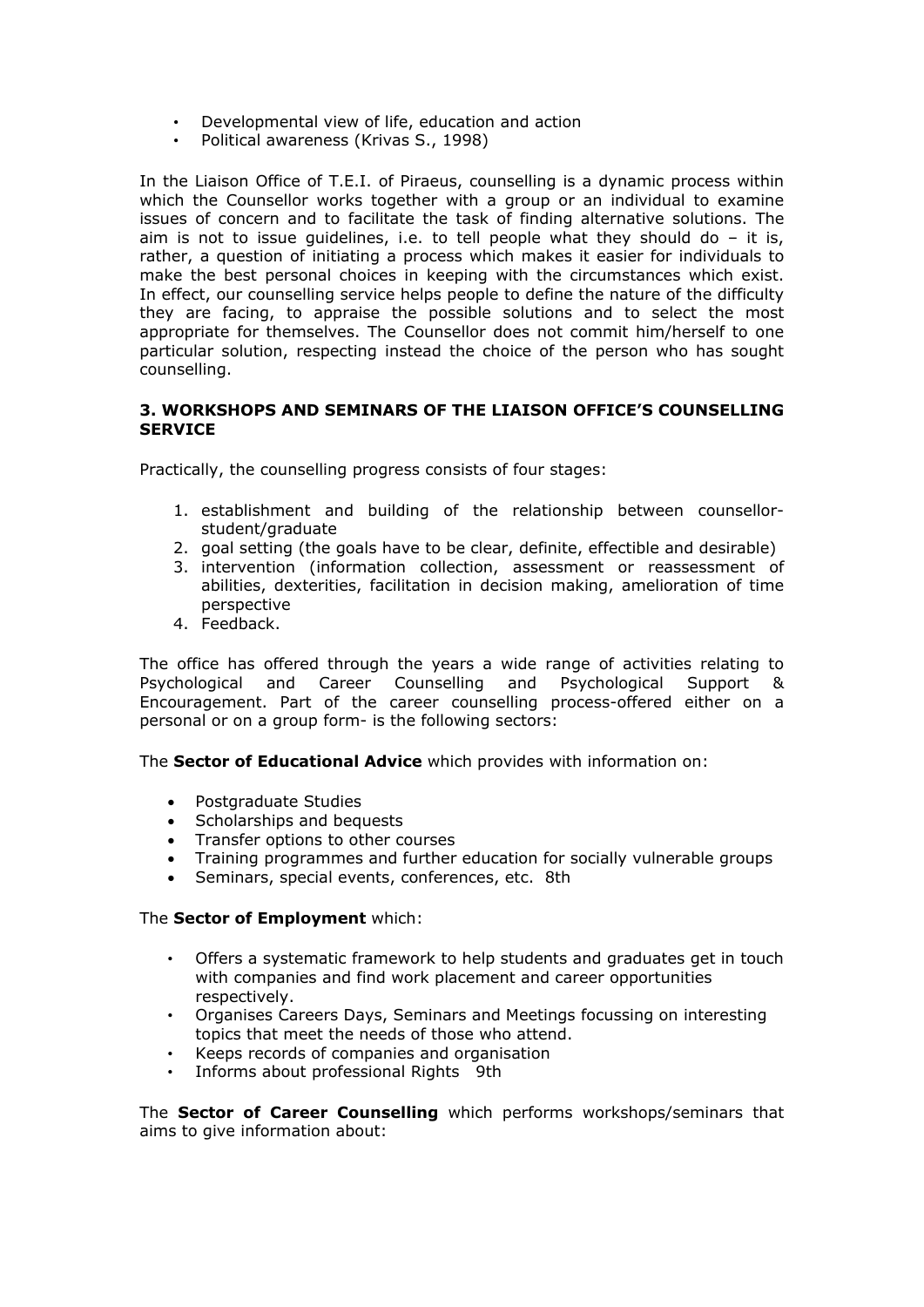- Techniques of job search (CV/cover letter writing, ways of work pursuance, techniques of interview and personnel hiring)
- Conflict management (Development of communicational/negotiation abilities in the workplace)
- Self development (self-esteem, management crisis, stress management)
- Learning techniques (study program, study time management, amelioration for learning motivation)
- Reinforcement of disabled students/graduates and of other vulnerable social groups. 10th

Another action is the arrangement of public events, open fests/forums.

During the last eighteen years the Liaison Office has organized several meetings on topics such as LIAISON 2007: From Study to Professional Life, Careers Days, and Postgraduate Studies etc.

#### **4. The Liaison's Office databases**

With the aid of one specially designed database-which replaced two older databases- and electronic equipment, we manage to support our daily operation and keep track of the demand for the different services offered. We inscribe the students and graduates that are interested in finding a job or an internship placement, along with the job openings announced by the companies, the ones who visit the Career Office looking for all the other types of services offered (e.g. Information on graduate studies and scholarships, vocational programs, career planning, CV writing, career counselling, etc.) During the last eighteen years more than **15.522** students and graduates of the T.E.I. of Piraeus along with a few from other Higher Education Institutes have been registered. Registration as a user of the liaison office is optional. The following graphs show the exhibited demand for all the different services.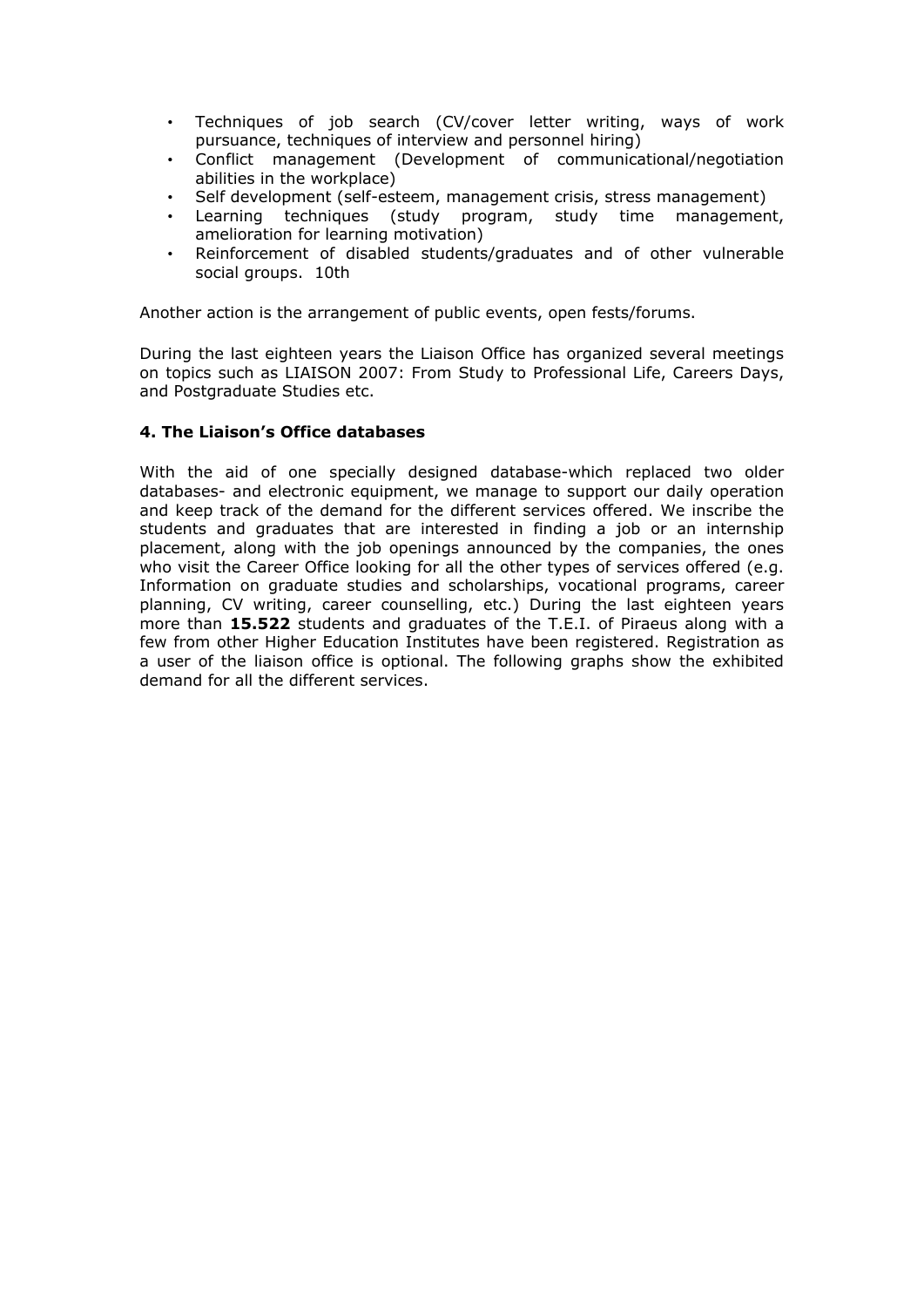

Distribution of graduates - students applications based on their section

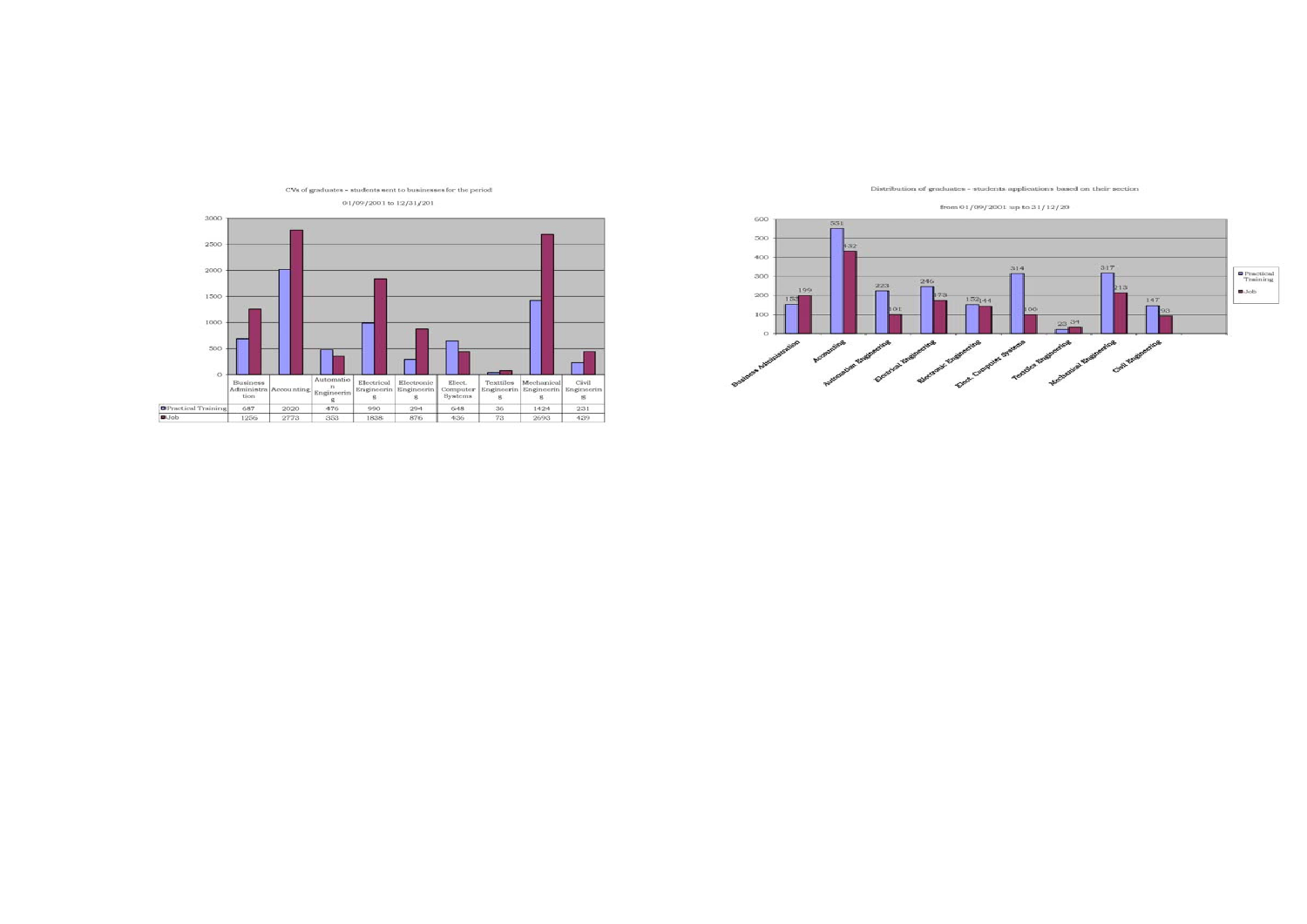

Graduates - students visits Counselling Service<br>from 01/09/2001 to 31/12/2010



Graduates - students visits the Education Counselling Service from 01/09/2001 to 31/12/201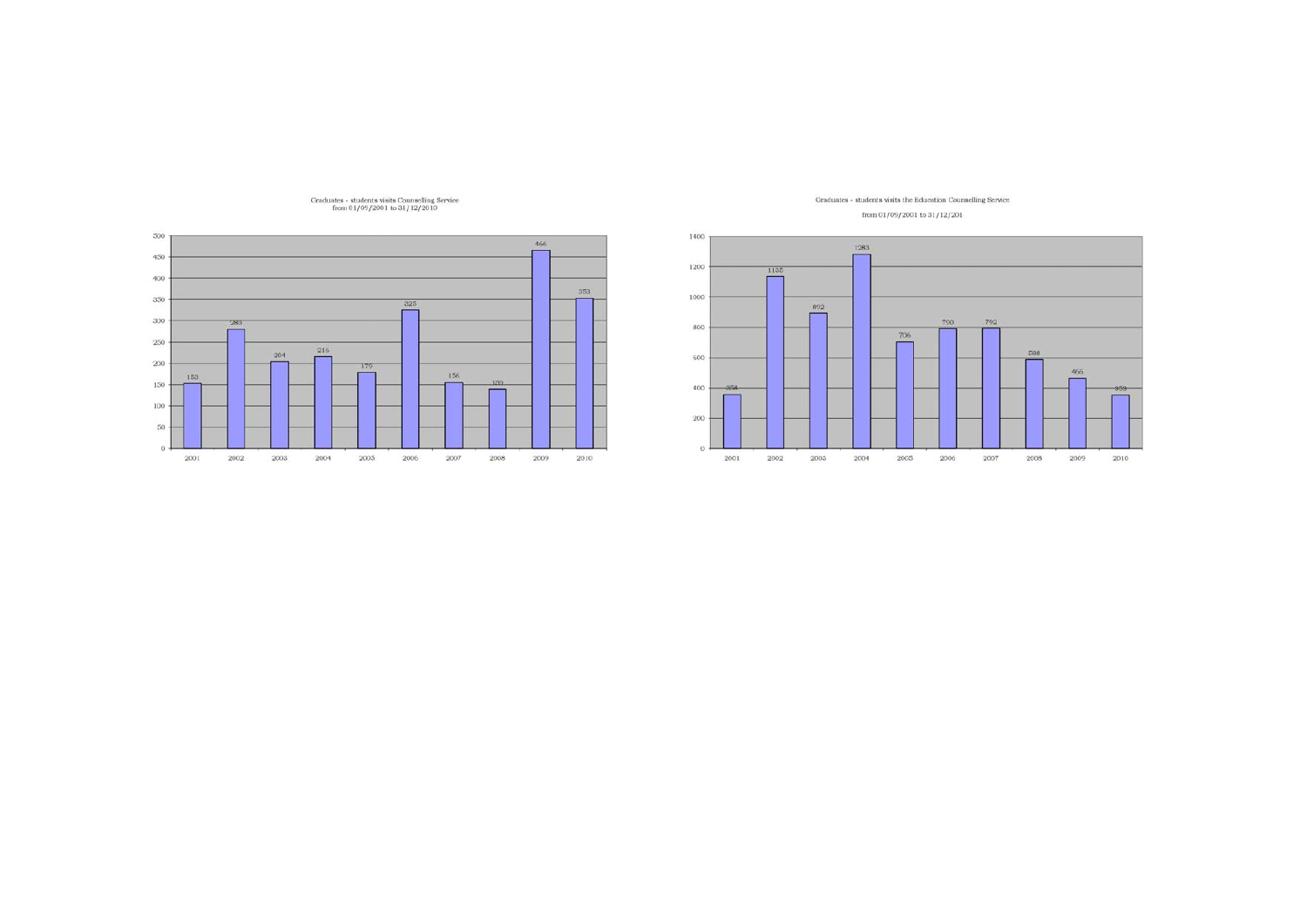#### Distribution of graduates - students visits of Counselling Service

#### from 01/09/2001 to 31/12/201



Practical Training placements from 1/09/2001 to 31/12/2010

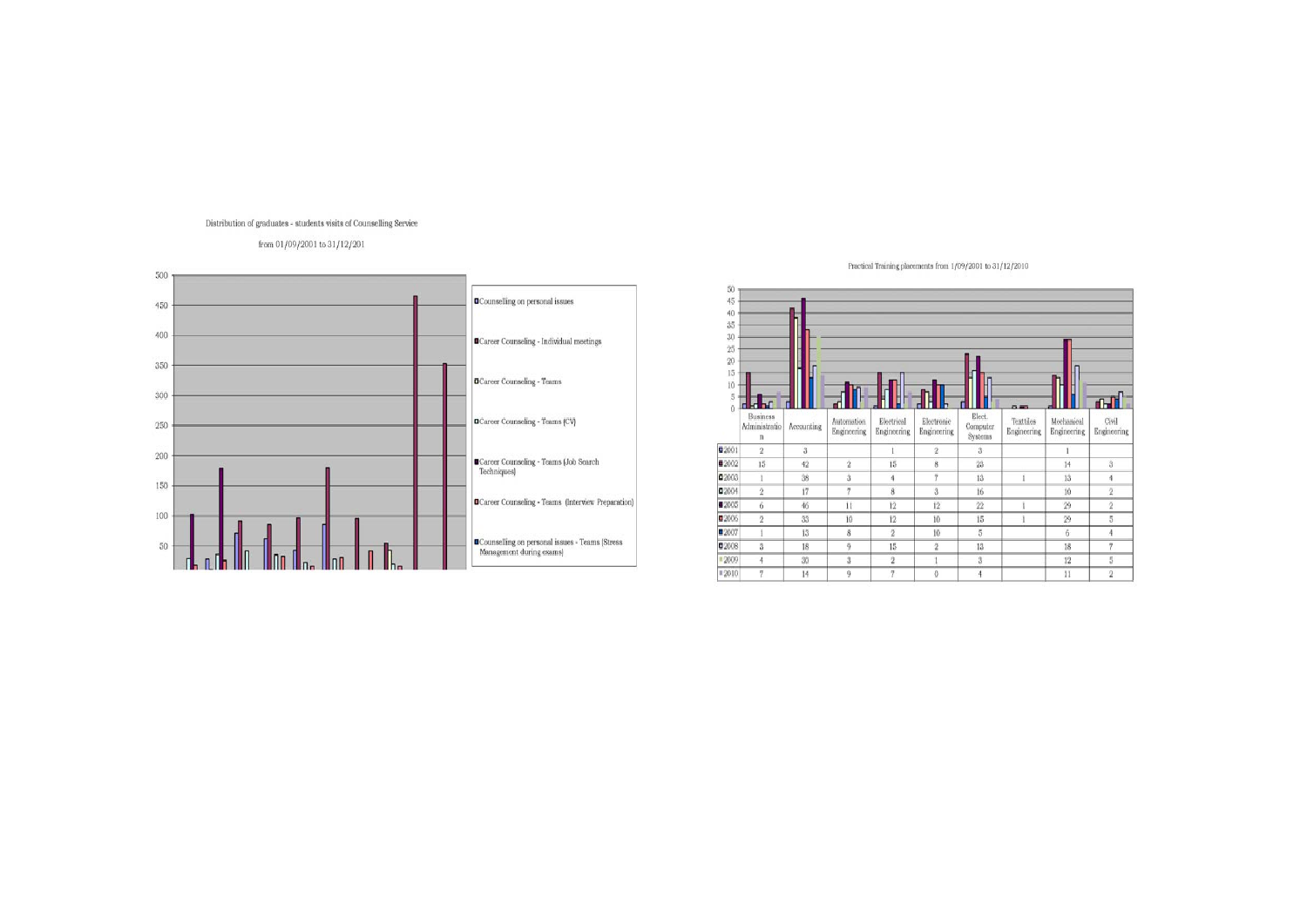

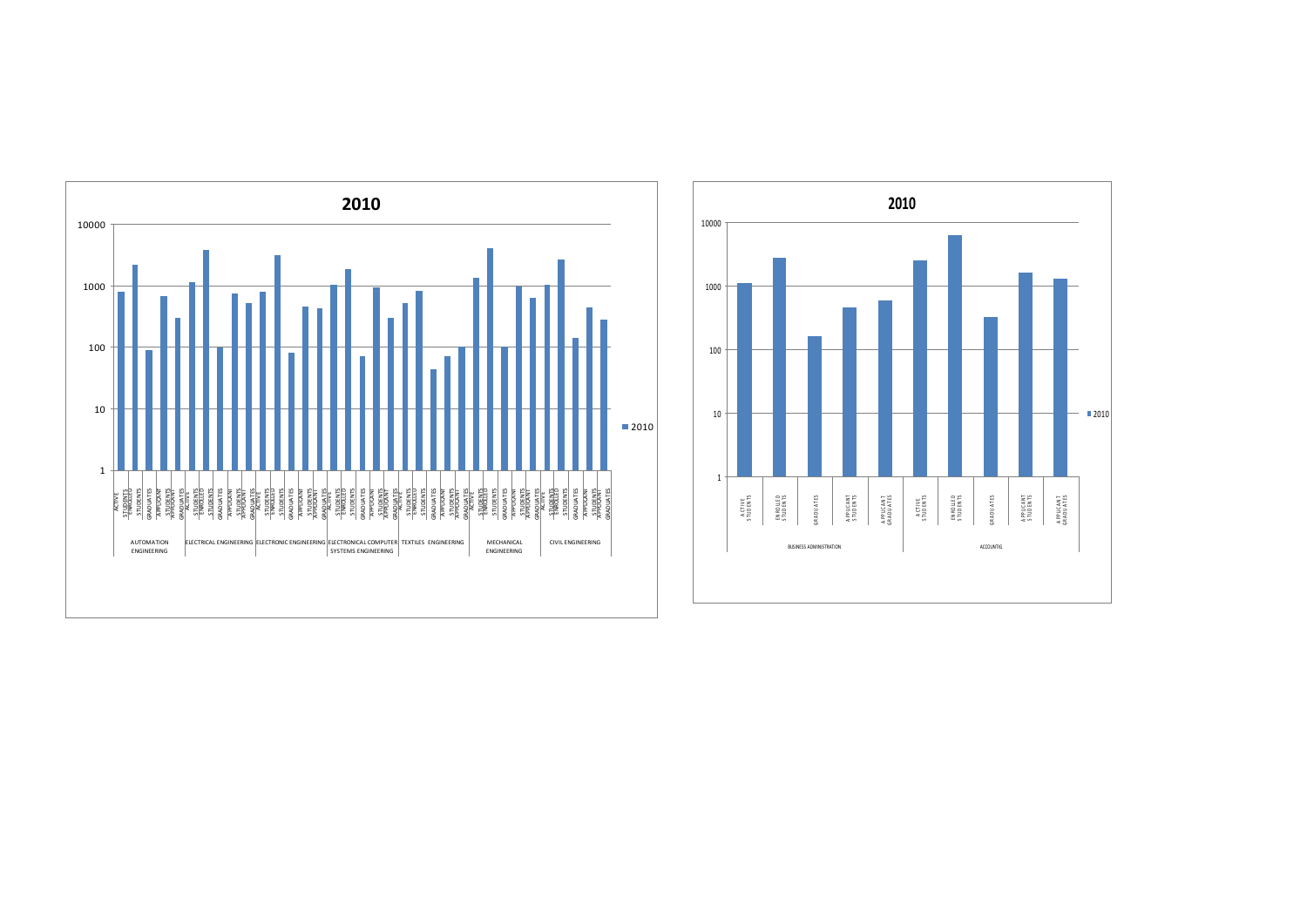#### **5. Conclusion**

After almost eighteen years of experience Liaison Office, statistics show that it has not only been accomplished its goal but moreover the services offered have found cordial supporters among the students, the graduates, the faculty, as well as the businessmen who visit the Office. Up to date, the service that exhibits the highest demand is information on postgraduate studies followed by information on internships and information on job vacancies. Moreover, demand for the various aspects of Career Counselling increases systematically. With its modern communications network at the core of its operations, the Liaison Office cooperates with similar offices in Universities and T.E.Is throughout Greece and abroad. Among the top priorities of the staff is to improve, and further develop these services so that they manage to meet the continuously changing needs of both the academic community and the employment market. In that effort Liaison Office of T.E.I. of Piraeus has also established and applies a quality management system for Counselling and Advising Services to Educational, Employment and Practical Training Issues. However the reduction of the stuff & funding the last years has caused an incline and as result of that the last year as far as career counselling is concerned the activities were limited to career counselling individual meetings.



Nevertheless, at the end of 2010 with the establishment of the Structure of employment and career- which consists of Liaison, Practical Training Office and Innovation & Entrepreneurship unit- a **Counselling Center**, modernly equipped, recently started to operate as a separate unit with specialised experienced stuff, with ambitious plans, use of modern tools always in cooperation with the above mentioned Offices. So from now on the career counselling service of the Liaison Office will be performed with the help of the **Counselling Center** under the coordination of SEC.